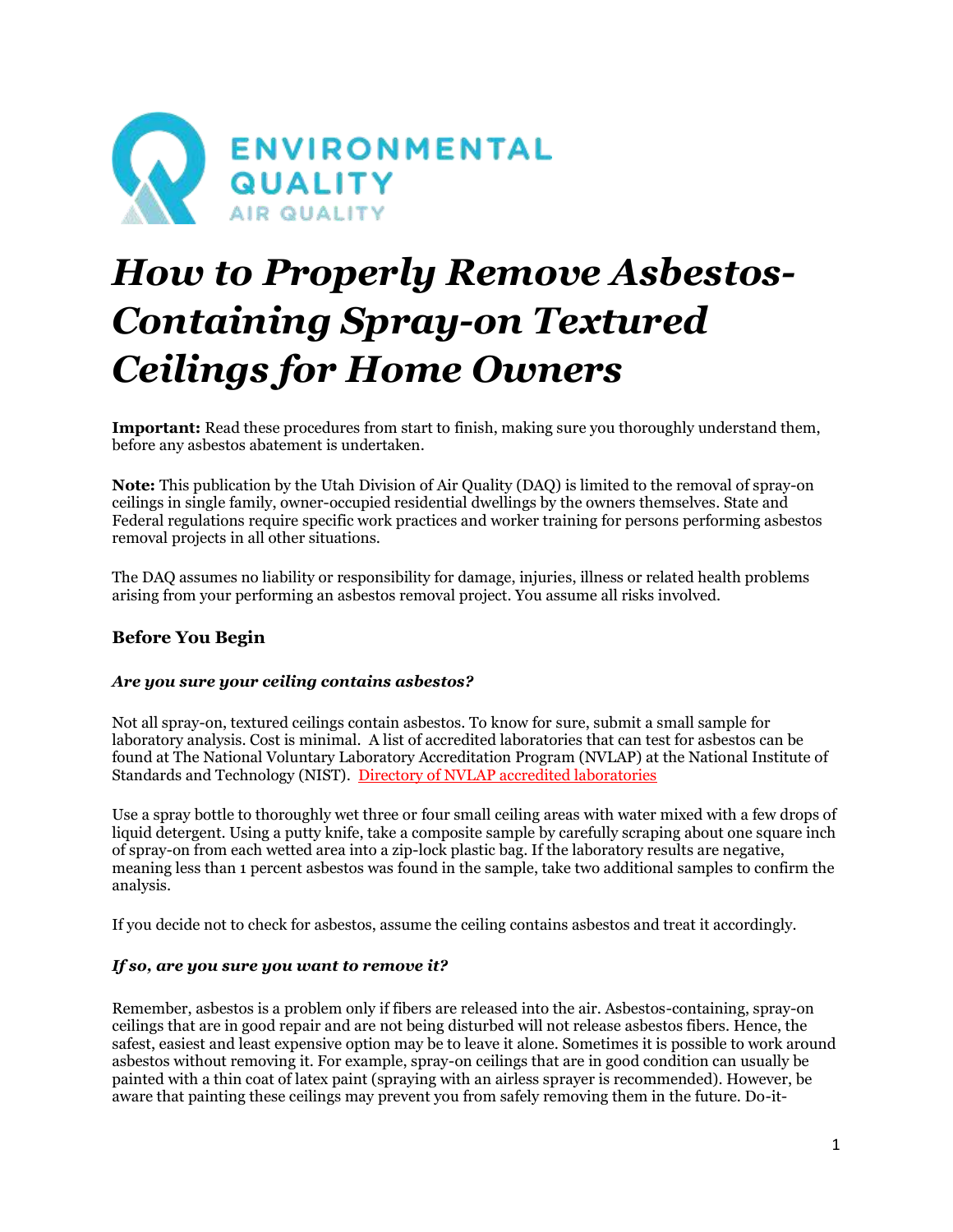yourself removal is highly dependent on your ability to thoroughly wet this material before disturbing it. Painting can seal the spray-on material, making it difficult or impossible to wet.

## **Words of Caution: You are liable!**

#### **Your only legal options in having asbestos removed from your home are to hire a certified abatement contractor or to do the work yourself.**

The law prohibits you from hiring anyone other than a certified asbestos contractor to perform asbestos removal work. Family members and friends may participate legally, provided they do so on a voluntary, no-pay basis. Be advised that the removal procedures described in this publication are intended to help homeowners minimize health risks associated with "do-it-yourself" asbestos removals. However, it should be understood that removing asbestos from your home can be dangerous. Some release of asbestos fibers into the air is unavoidable and there are no known safe levels of asbestos exposure.

Be aware that no set of instructions can address all possible situations and variables that a home owner may encounter in an asbestos removal project. In this publication, we have tried to address the more common and most important issues involved in removing spray-on ceilings.

Particularly challenging projects *should not* be undertaken by the home owner. If you are not confident in your ability to safely perform the asbestos removal, the DAQ recommends that you abandon the "do-ityourself" approach and hire [a certified asbestos abatement contractor.](https://documents.deq.utah.gov/air-quality/compliance/atlas/DAQ-2017-002404.pdf)

## **The Work Will be Difficult**

It is important to note that even under the best of circumstances, home owner performed asbestos projects can be physically demanding and potentially dangerous.

- Breathing through a respirator is more difficult than normal breathing and places an additional stress on the heart and lungs. A physician should be consulted before anyone performs strenuous work while wearing a respirator.
- Protective clothing can be hot and uncomfortable.
- Work spaces become very humid due to the water used in wetting the asbestos.
- Eye protection often results in reduced visibility.
- Caution must be taken with wiring and electrical power because water is used to wet the asbestos.

#### **The Work May Cause Damage**

These procedures may result in damage to walls and ceilings. Duct tape can discolor wood paneling, tear wallpaper and remove paint and texture. Water may stain walls and damage floors. Using metal scrapers on wetted plasterboard ceilings may result in tearing of the plasterboard paper.

## **If Your Ceiling Has Been Painted …**

If your spray-on ceiling has been painted, you may not be able to penetrate the paint with water to thoroughly wet the asbestos-containing material prior to disturbance. Thorough wetting is critical for preventing the release of asbestos fibers during removal. Try one or more tests to determine if you can penetrate the paint layer to thoroughly wet the material prior to disturbance. Use a plastic spray bottle containing a teaspoon or less of liquid detergent (wetting agent) in water. Spray water over a few square inches of ceiling, allowing up to 15 to 20 minutes for the water to soak in. Re-spray several times during this period. Then scrape off the material carefully with a small putty knife, catching the debris on a piece of sheet plastic in your other hand. Examine the removed material carefully for wetness.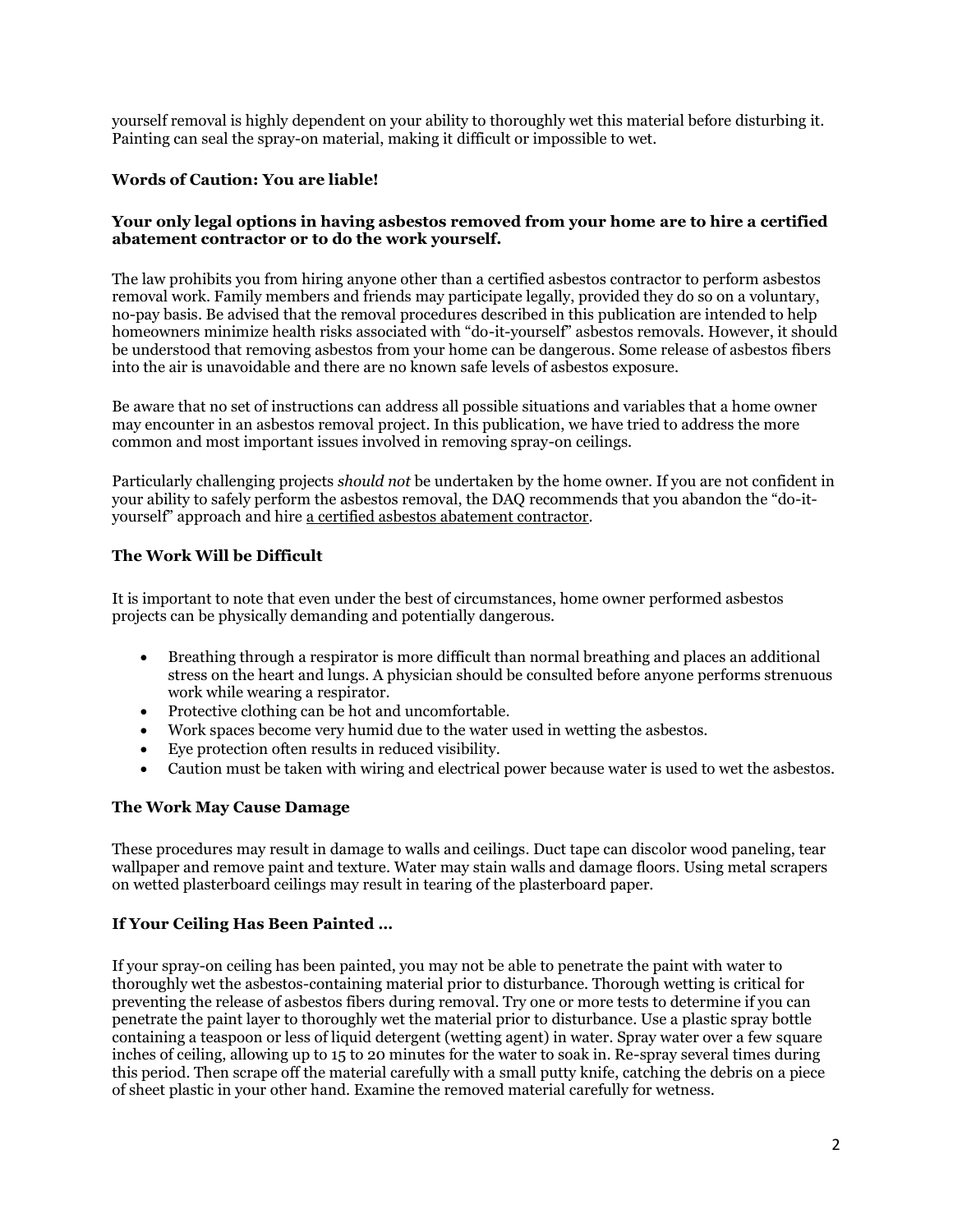Dispose of the debris by carefully wrapping it in the plastic, sealing it with duct tape and placing it in the garbage. If the removed material was not thoroughly wet, try increasing the number of spray applications, the amount of wetting agent used and times for soaking in, to determine the best way to achieve the maximum wetting of your spray-on material. If, after trying various spray procedures, you are unable to get water through the paint in order to saturate the spray-on material to the ceiling substrate, *do not undertake this project*. Leave the ceiling alone or hire a [certified asbestos abatement contractor](https://documents.deq.utah.gov/air-quality/compliance/atlas/DAQ-2017-002404.pdf) to do the work. If you remove the ceiling dry, you will contaminate your home with asbestos and expose yourself and your family to potentially high concentrations of airborne asbestos fibers.

# **Removal Procedures Basic Rules**

1. Worker Protection

During removal, you will need to protect yourself from breathing or spreading asbestos fibers by wearing an appropriate respirator, disposable coveralls, disposable gloves, and rubber boots.

2. Wetting

Wetting is critical to asbestos fiber control. Before, during and after removal, asbestos materials should be thoroughly saturated with water in order to keep asbestos fibers out of the air. once removed, asbestos debris should be kept wet until packaged and sealed for disposal.

*3.* Containment

You will need to contain your asbestos debris by constructing a plastic containment around the ceiling areas you wish to remove. This is accomplished by covering walls and floors within the project room or rooms to ensure all debris is captured and remains on plastic sheeting during removal.

# **Personnel**

It is recommended that three workers perform the job.

Two should perform the work and a third should be "standing by" outside the work area to provide water, tools and other supplies as needed while work is in progress. This will minimize the need for removal workers to remove disposable clothing and put on new for each exit and entrance to the work area.

# **Personal Protective Equipment (PPE)**

Before beginning your project, you will need to obtain the following items:

1. Respirators

Half-face, dual cartridge respirators, each equipped with a pair of HEPA filters (color coded purple). Request from the vendor a fit test to ensure a proper fit and instruction on performing a check of the respirator seal prior to each use. Respirators provide little protection if they do not fit properly. Respirators must be worn continually by each person within the containment.

Note: Persons with beards cannot be adequately fitted with this type of respirator and should not work within the containment.

2. Coveralls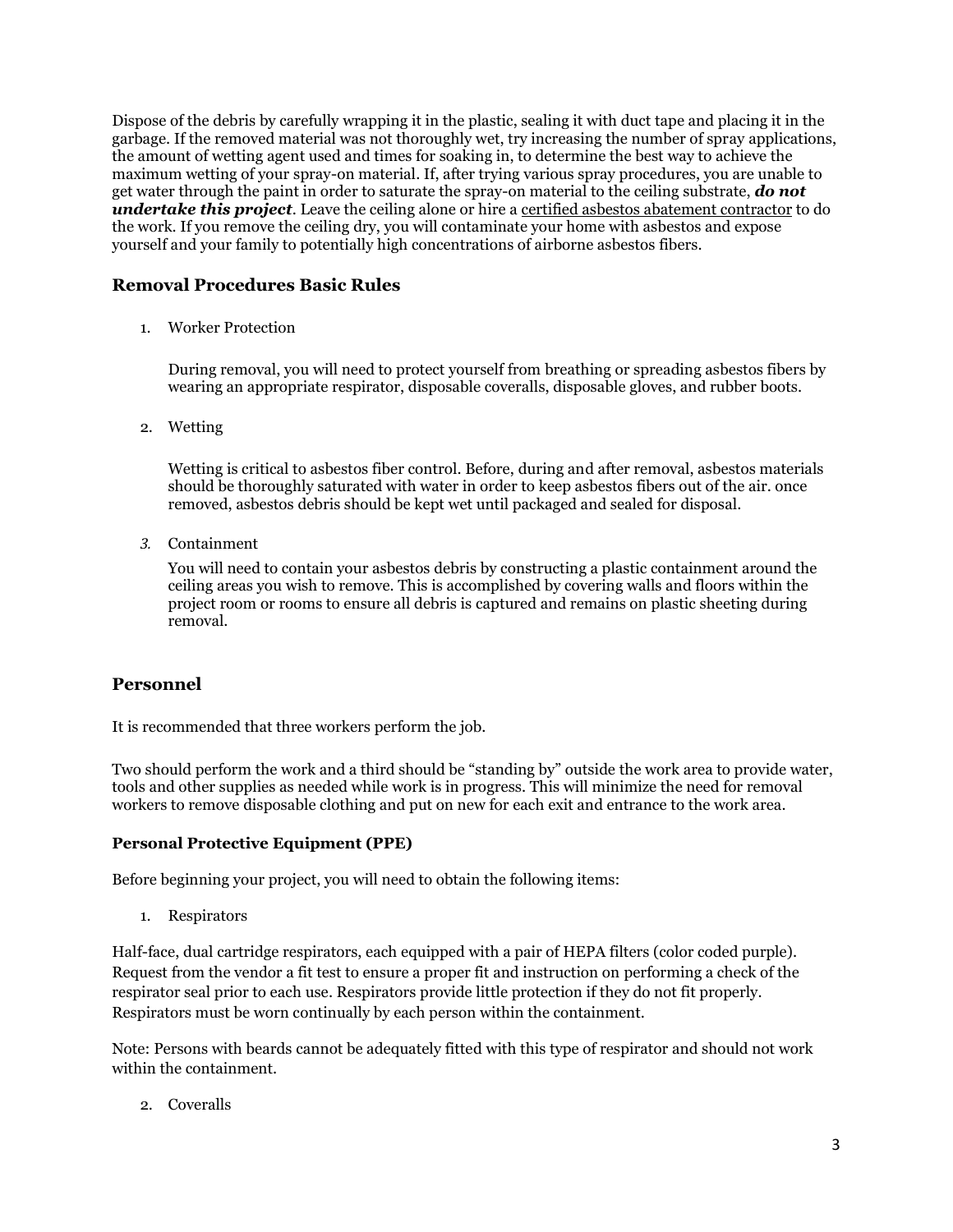Several pairs of disposable coveralls with built-in booties should be purchased. Oversized coveralls make it easier to move around. One pair will be needed for each entry into the containment area. Every time a worker leaves the containment area during a removal project, coveralls should be disposed of in a properly sealed asbestos waste bag. This will help ensure all asbestos debris remains on plastic.

3. Rubber Boots

Laceless, pull-on rubber boots without fasteners will protect coverall booties so they do not wear through. Rubber boots can be washed off later or disposed of as contaminated debris.

4. Eye Protection

Each worker within the containment area should wear non-fogging goggles.

5. Rubber Gloves

Several pairs of durable, disposable rubber gloves should be purchased. Rubber gloves should be worn by each person in the containment area. Every time a worker leaves the containment area, these gloves should be disposed of in an asbestos disposal bag. A new pair of gloves should be worn with each re-entry into the containment area.

## **Tools and Supplies**

1. Tank Sprayer (2-3 gallons)

This will be your means of wetting spray-on ceiling materials.

2. Liquid Dish Washing Detergent

Mixed at one cup per five gallons of water for best wetting results.

3. Wallboard Taping or "Putty" knives and a dust pan

The best sizes of knives for scraping have four to eight-inch blades. The dust pan is for catching the sprayon material as it is removed and placing it in the asbestos waste bag.

4. Step Ladder

A six foot or taller aluminum or fiberglass ladder should be used when hanging the containment and during removal. Chairs and shorter ladders are not recommended. Remember that you will be wearing goggles, coveralls and rubber boots which limit vision and mobility.

5. Polyethylene Plastic Sheeting (poly)

This will be used to create containment areas. You will need enough 2 or 3 mil sheeting to cover 1.5 times the area of the walls and enough 6 mil sheeting to cover 3 times the area of the floors.

6. Asbestos Waste Disposal Bags

These bags will be used for containing asbestos contaminated debris and materials. The bags should be sized 33 inches by 50 inches and made of 6 mil polyethylene. Each should be pre-printed with required asbestos warnings. Assume you will need at least four bags per 100 square feet of ceiling to be removed.

7. Duct Tape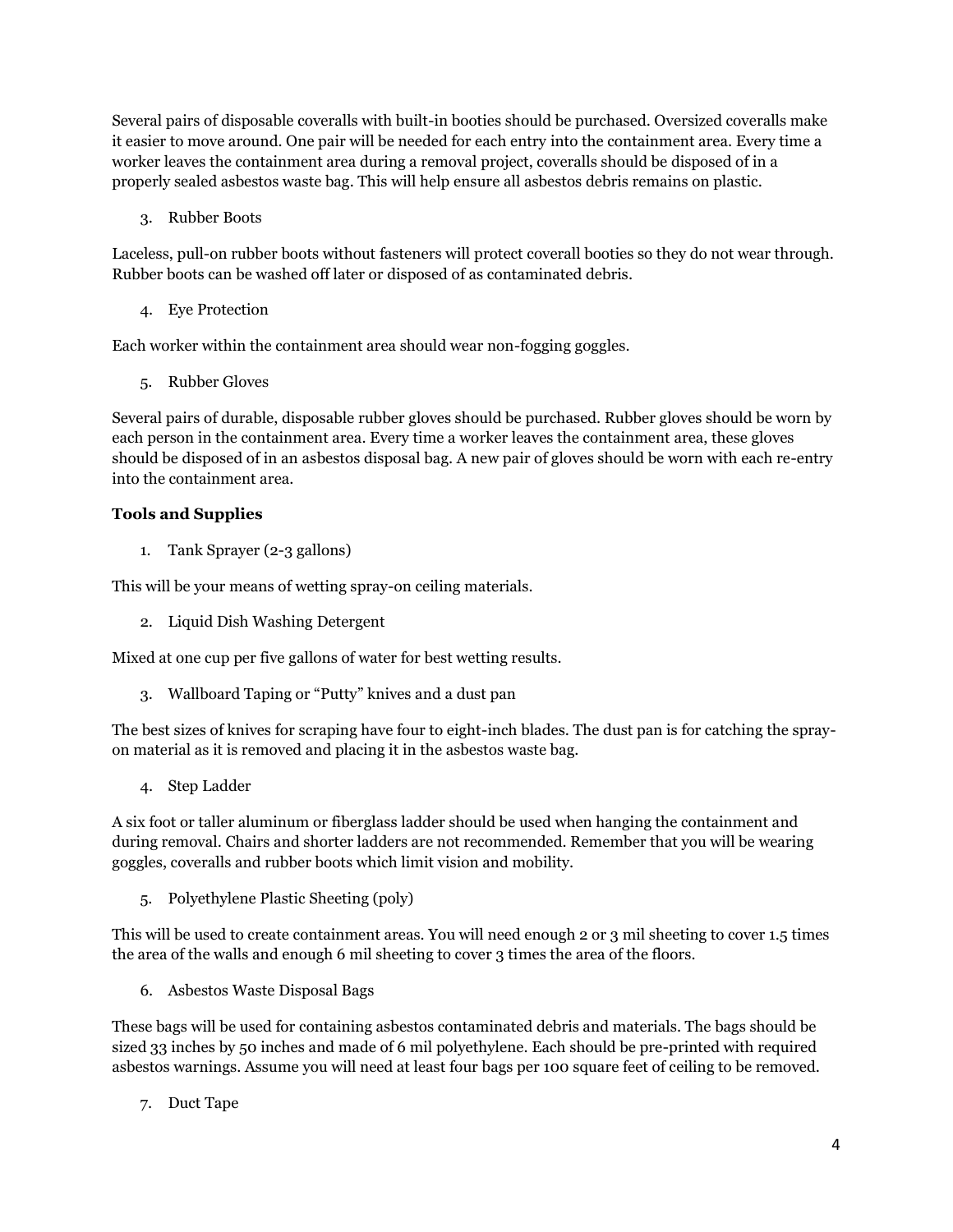Numerous rolls will be used in building the containment area and in sealing waste bags.

8. Clean, Disposable Rags

A large supply should be on hand for assorted removal and clean-up purposes.

9. Encapsulants

These could be latex primer paint or an approved latex asbestos sealing product. They will be used for sealing areas after the spray-on material has been removed.

# **Prep Work**

First Things First

- 1. Post signs warning "drop-in" friends, family and other visitors of the work taking place.
- 2. Remove all furniture from the room(s) where the spray-on removal is to take place.
- 3. Turn off heating/air conditioning systems and seal the vents with poly and duct tape. If the vents are mounted on the ceiling, wait until the containment is constructed to remove the vent covers.
- 4. Turn off all electrical power to ceiling fixtures in the project area at the breaker box. Even though the light switch is turned off, there are often live wires at the light fixture.
- 5. If lighting is required to conduct the project, it should be wired to a circuit outside the removal area and protected with a Ground Fault Circuit Interrupt (GFCI) outlet.

Build a Containment Area



- 1. Throughout the area of the house where the spray-on ceiling is to be removed, cover the floors with 6 mil poly. Place the sheets so that they overlap room edges by about a foot. Run the extra foot of sheeting up the wall and tape the edges there securely. Make sure there is plenty of excess poly – do not pull tight – so that the poly will not pull away from the walls when you are working near the edge of the room. Tightly seal all seams between sheets of poly with duct tape. If sprayon removal is going to take place in areas that are joined by halls or spaces where no removal is to take place, lay a layer of 6 mil poly sheeting on the floor to create a path on which to walk between containment areas.
- 2. Hang 2 or 3 mil poly sheeting on the walls within approximately one inch of the ceiling, forming a tight seal with duct tape. Make sure the sheets overlap and extend to the floor. Seal all wall seams with duct tape. To minimize damage to wall paper, consider using slender finishing nails to secure a piece of molding to the top of the wall, and tape the poly wall sheets to the wood strip.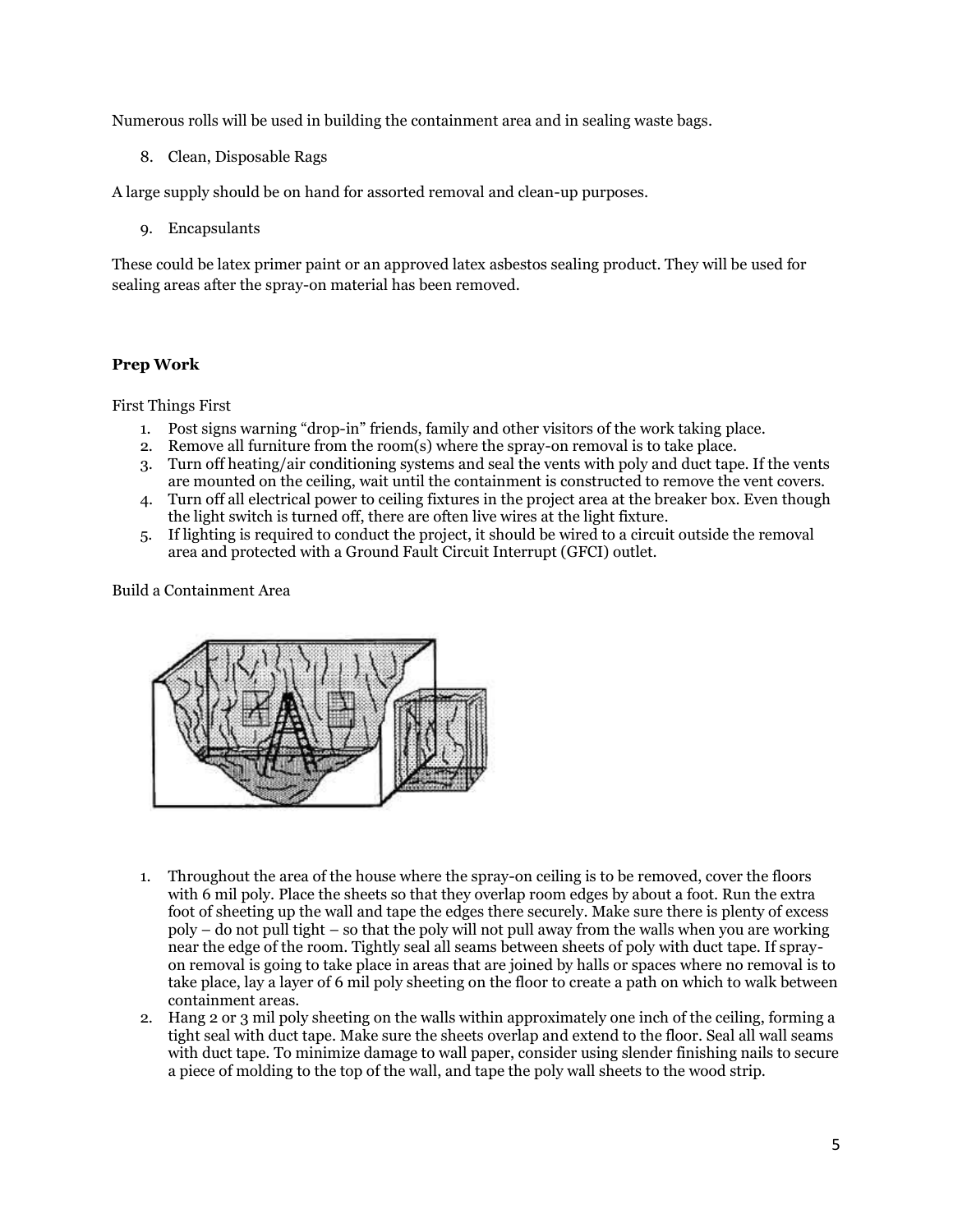- 3. Lay a second layer of 6 mil poly sheeting on the floor. In larger rooms, install the second layer in pieces of 100-120 square feet. Lay the plastic in a loose, overlapping manner without using tape or adhesive.
- 4. Construct poly isolation walls in doorways or room openings, if necessary, to separate the work area from the rest of the house. Create an entrance/exit to the work area, by cutting a five to six foot vertical slit in a poly isolation wall and then taping a floor-length poly flap over the slit on the inside of the containment area.
- 5. Once you have completed the poly containment, make sure the entire area where removal is to take place is isolated with poly sheeting. The only exposed surface within the containment should be the ceiling and about an inch or less of the wall below the ceiling. This ensures that all asbestos material is contained during removal.
- 6. If there is a door to the outside within the containment area, make this your point of entry/exit from the work area. Open the door and seal the door way with 6 mil poly sheeting. Create an entrance/exit through the poly by cutting a vertical slit as described above and covering it on the inside with a poly flap. Then lay a sheet of 6 mil poly outside the door. At a minimum, have a water spray bottle, clean, wet rags and an asbestos waste disposal bag at this location. If there is no exit door to the outside within the containment, create an entrance/exit within the house, either through a door or through an isolation wall as described above. Create a secondary containment or air-lock at the entrance/exit by constructing a wooden frame approximately four feet by five feet at the base and six to seven feet high. Completely enclose the interior of the box with 2 or 3 mil poly on the sides and top and 6 mil poly on the floor. Make flap doors on the airlock as described above and seal one side to the containment area. All entrance and exit to the containment should be through this air-lock. All contaminated equipment and clothing must be left within the air-lock. At a minimum, have a water spray bottle, clean, wet rags and an asbestos waste disposal bag at this location.
- 7. Windows may be opened for ventilation. However, take precautions to prevent the escape of visible emissions to the outside air. Construct and tape an oversized poly flap or canopy over the inside of each open window to ensure no debris passes through the windows.
- 8. Remove all ceiling mounted light fixtures, smoke alarms, etc. After removal, seal exposed wires with electrical tape. Be careful not to disturb the spray-on materials during these activities.

## Put on Protective Clothing and Equipment

Those who will enter the containment area to do the work should put on disposable coveralls outside the containment area while standing on the entrance/exit poly or within the air-lock. They should then put on gloves, goggles and respirators equipped with HEPA filters. If the coveralls are equipped with a hood, be sure to put the respirator head straps on underneath the hood. Tape your gloves to your disposable coverall sleeves around the wrist to ensure your arms and wrists remain covered (be sure to leave a folded tab at the end of the duct tape around your wrist, without the tab, removal with gloved fingers is very difficult). Seal the top of the rubber boots with duct tape to keep out ceiling material as it falls.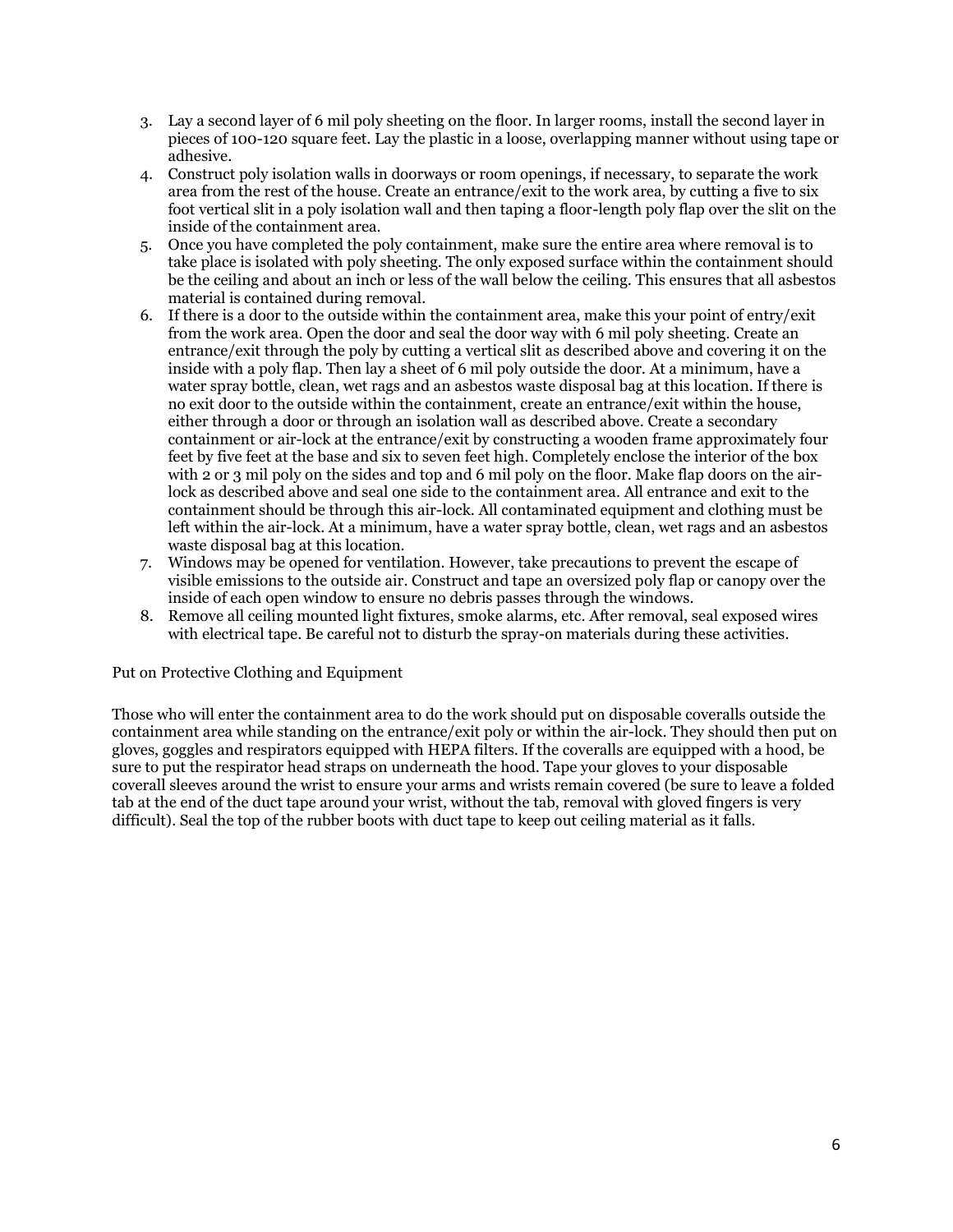## Wet the Ceiling



- 1. If your spray-on ceiling was painted, use the wetting process determined to be successful in earlier tests. Apply the water plus wetting agent with a tank sprayer. However, if in the process described earlier, you were unable to saturate the spray-on material to the ceiling substrate, **do not undertake this project**. Leave the ceiling alone or hire an asbestos abatement contractor to do the work.
- 2. If your spray-on ceiling was never painted, spray the ceiling with wetting agent and water using the tank sprayer. Spray the ceiling material several times with water and **ensure the material is thoroughly wet before removal**. Spray-on material is very porous and absorbs a lot of water. Thorough wetting will keep asbestos fibers out of the air.
- 3. Wait 15 to 20 minutes for the water to thoroughly penetrate.

**Note:** If someone is not available outside the containment to refill sprayers, you may need a hose with automatic shut-off at the entrance to the enclosure to refill the tank sprayer(s).

#### Test for Wetness

Once inside the containment area, test for wetness by scraping off a few inches of ceiling material. If it is thoroughly wet to the plasterboard or other ceiling substrate, you are ready to begin removing. If the material is not thoroughly wet, re-apply water and allow time for it to soak in.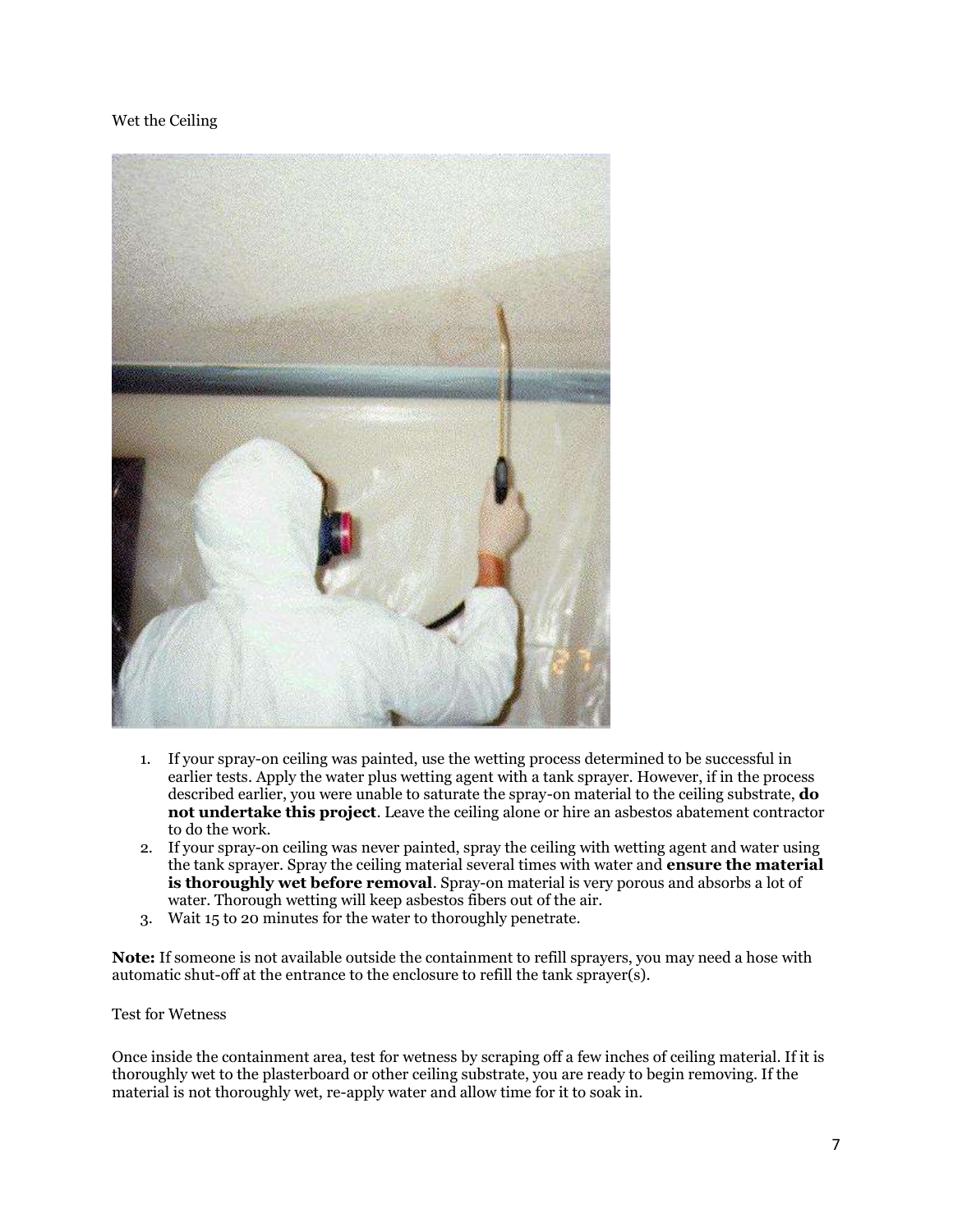Again, if you find you are unable to thoroughly wet the material, **do not proceed!** Use a certified [asbestos abatement contractor](https://documents.deq.utah.gov/air-quality/compliance/atlas/DAQ-2017-002404.pdf) to perform additional work.

**Note:** If you must leave the containment area during the project, wet down the protective clothing with the spray bottle. Clean off the rubber boots, goggles and respirator with clean wet rags. Remove the clothing while standing on the poly just outside the entry/exit or within the air-lock. Place the coveralls and gloves in a waste disposal bag. Remove the respirator only after equipment has been cleaned and clothing has been sealed in the waste bag. Then step off the poly or out of the air-lock. Upon returning, put on new coveralls and gloves.



#### **Taking Down the Spray-on Ceiling**

- 1. Cushion ladder legs by wrapping them with rags or a similar material, thereby preventing them from penetrating the poly sheeting on the floor.
- 2. Using four to eight-inch putty or wallboard taping knives, thoroughly scrape the spray-on material from the ceiling, catching the material as you scrape with the dust pan. Place the scraped material into an asbestos waste bag.
- 3. Wipe any remaining residue off with clean wet rags. Turn the rags frequently so you are wiping with a clean surface. Otherwise, remaining asbestos material will be smeared around and not removed. If the ceiling beneath the spray-on was painted, the wet wiping is very effective. With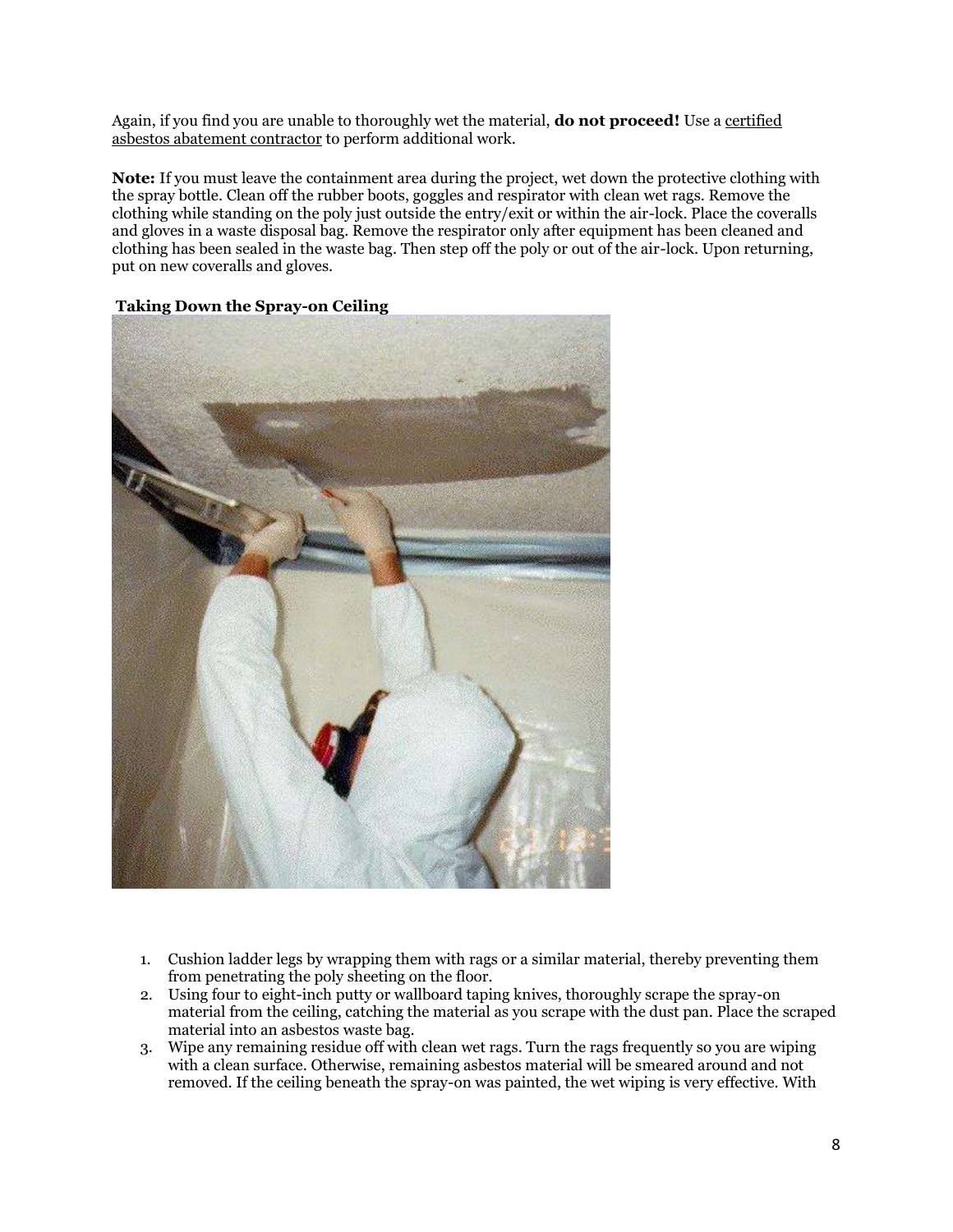unfinished sheet rock, wiping is helpful but is less effective. **Do not try to rinse and re-use contaminated rags.** Dispose of them in an asbestos waste disposal bag.

- 4. Use clean rags to wipe the exposed portion of the walls between the poly sheeting and the ceiling.
- 5. Keep the poly on the floors and walls wet at all times by periodically spraying them to prevent any debris from drying and becoming airborne.



## **Cleaning Up**

Remove Debris from the Floor

- 1. After you have removed all of the spray-on ceiling material in one room within the containment area, seal the asbestos waste bags containing the removed material and contaminated rags. Waste bags are sealed by gathering the top of the bag, twisting it, and wrapping with duct tape; and then folding the twisted, taped portion over, taping it again to form a goose neck.
- 2. Carefully fold and roll up the top layer of loose plastic sheets to contain fallen debris. Bag the folded poly, along with the debris it contains, into asbestos waste disposal bags.
- 3. Thoroughly wipe down all tools and ladders with clean, wet rags. Place the cleaned equipment on the poly sheet outside the entry/exit or within the air-lock. Dispose of rags as asbestos debris.
- 4. Before you remove any poly sheets that are taped to the walls and floor, encapsulate those ceiling areas from which spray-on material has been removed. Roll on or spray these areas with a latex primer or an approved latex asbestos encapsulant. In spite of your best efforts, some asbestos fibers will remain on your ceiling. These fibers will be encapsulated by the paint primer or other spray application.
- 5. Double bag the asbestos waste by placing each asbestos waste bag into another bag and sealing the second bag with a goose neck as above. Place the sealed bags outside the containment, being careful not to contaminate the outside of the bag.

**Note:** If your spray-on ceiling was applied as part of original construction, the ceiling was likely never finished for painting. Thus, even if you did no damage during the spray-on removal, you will likely need to refinish or re-texture the ceiling before painting. **Under no circumstances should you sand ceilings after removal of spray-on material.** This will result in asbestos fibers being released into the air.